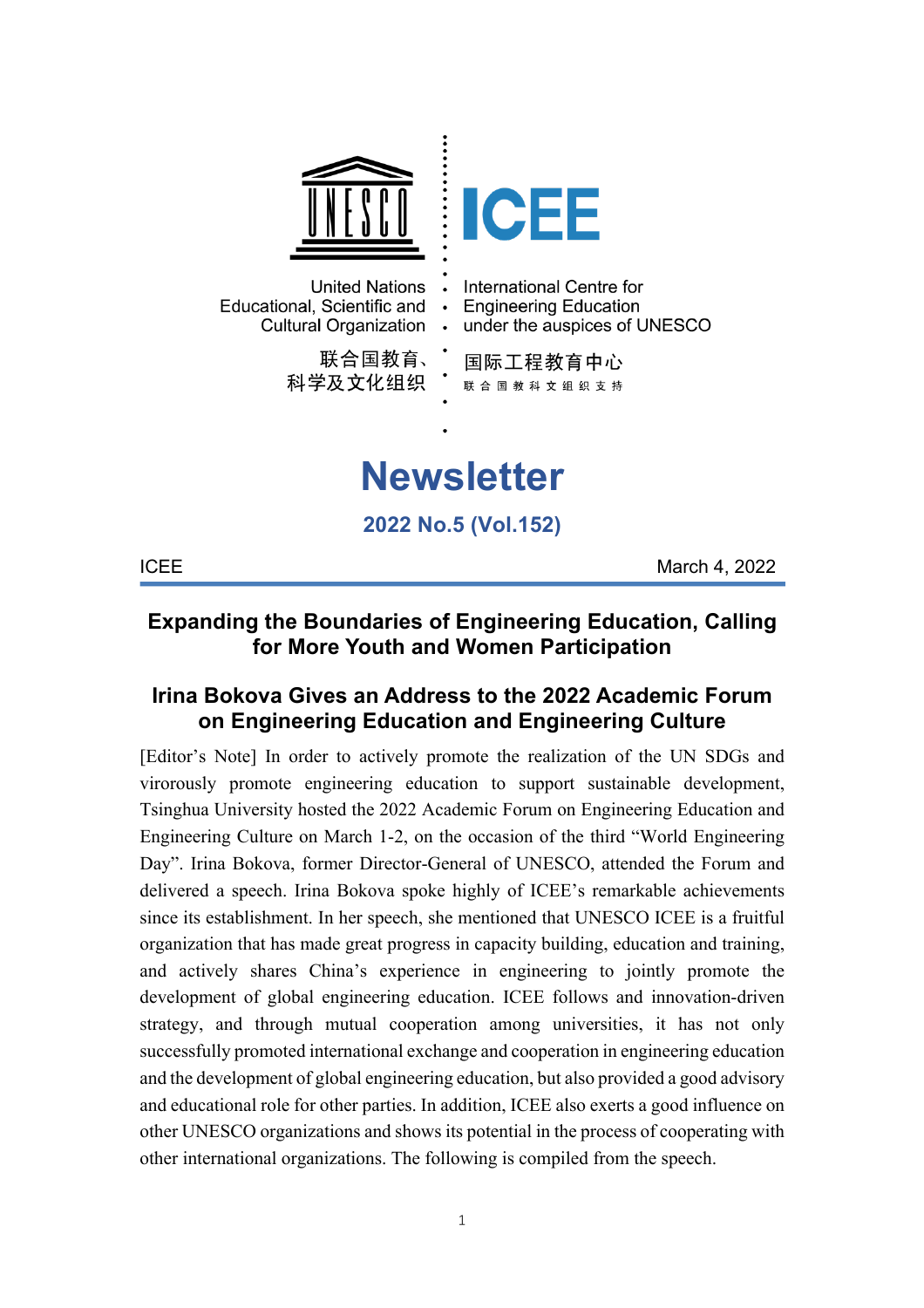

Irina Bokova delivered a speech.

Engineering education reform and sustainable development, as well as the call for youth and women to participate in engineering education, are essential to achieving the UN 2030 Sustainable Development Goals. I am very happy that the Forum is being held at Tsinghua University. Today, I can think of no university better than Tsinghua University to call on the young people and women to participate in engineering education. We can see that China is in a constant process of change, and engineering is one of the key engines that can constantly drive and facilitate the process of change. Now the COVID-19 pandemic is having a major impact on education around the world, including engineering education. We also see that equality in engineering education is an important topic, especially in the developing countries.

There are two things I'd like to emphasize at today's forum. One is that we need to expand the boundaries of engineering education. This is a principle highlighted in the Global Engineering Report, which links engineering with other disciplines, including the arts. Meanwhile, science and technology should benefit our society in an ethical way. In my opinion, an effective education strategy must think deeply about people and about the methods that we need to use to influence the economic production mode with the application of new technologies. In such a context, we need to focus on the challenges that arise from the interconnectedness of the world, and we need to deepen our understanding of each other.

At the same time, I think what is relevant to today's topic is engineering education reform and sustainable development, which are equally important for young people and women, and we need to call on them to get more involved. Based on my personal experience, I believe that engineering needs women, their special talents and abilities,